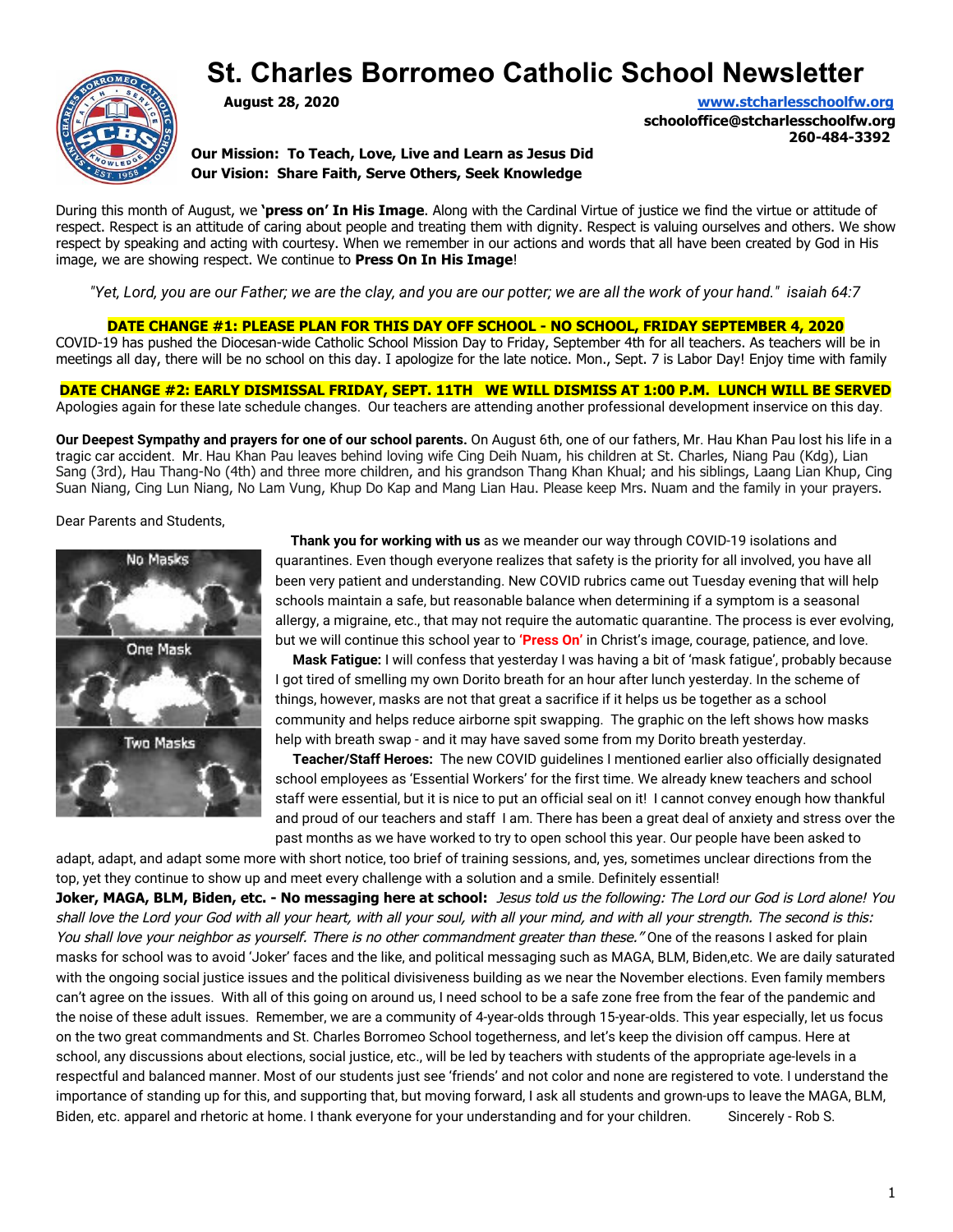# **Calendar Update**

August 28-29-30 Knights of Columbus sponsor Men's Tool and Toys garage sale

- September 3 School IS IN SESSION
- September 4 Virtual Plant Show entries due (see info later in this newsletter)
- September 4 No School Teachers attend diocesan meeting
- September 7 No School Labor Day Holiday
- September 11 Interim Period ends
	- Early Dismissal at 1:00 pm for Staff Development
- September 14 School Picture Day
- September 15 School Board meeting, 7:00 pm, room C
- September 18 Interim Reports go home

### **Girl Scouts**

First, thank you to Girl Scouts of Northeast Indiana for donation of cookies to our Catholic School teachers in the diocese!! Second, Girl Scouts want to invite you to a Robot Building Party and/or an Animal Dance Party! See upcoming dates at gsnim.com. Parents are invited too. Get more information and RSVP at *[gsnim.org/join](https://www.girlscoutsnorthernindiana-michiana.org/en/about-girl-scouts/join.html)*, call 800-283-4812, or email [frontdesk@gsnim.org.](mailto:frontdesk@gsnim.org)

# **Join Girl Scouts**

For girls interested in joining girl scouts at St. Charles this year, please contact Sydney Wilder at [srwilder2@gmail.com](mailto:srwilder2@gmail.com) or 260-413-9585 to sign up. Meetings will be held Mondays in the parish office basement after school until 4:30. Due to social distancing and group gathering rules, the schedule will be as follows: Juniors (4th grade) the first Monday of the month, Brownies (2nd and 3rd grade) the 2nd Monday of the month. Daisies (K and 1st grade) the 3rd Monday of the month. The entire troop (all levels) the 4th Monday of the month. Detailed calendar will be sent to all interested. Meetings begin in September. Hope to see her there!

# **ANNUAL MAGAZINE SALE, no Yankee Candle Sale this year**

The St. Charles Borromeo School annual magazine sale begins today, Friday, August 28 and continues through Friday, September 11. All students in grades K-8 will receive a flyer with information. New and renewal magazine subscriptions may be placed by parents, friends, and families. These orders are to be placed only ONLINE.

 We are not going to be having the sale of Yankee Candle items this year. Yankee Candle has cut back on their fundraising and we also don't want to put the burden of trying to have a fundraiser on families at this time. We are going to continue with the Magazine Sale as we know many look to renew their subscriptions.

 Magazine subscriptions may be purchased new or renewed on-line by September 11 as well. Go to American Publishers Hearst website a[t http://www.apmags.com](http://www.apmags.com/). Click on "Shop Now", type in the St. Charles School code: WA4972, click on "Check Code" and follow online directions. Students will receive credit for sales and receive incentive prizes if the student seller's name is typed in the appropriate space online. We thank you for supporting this program. Online ordering information is available on our school website under the tab "Support Us". Thank you!

#### **Box Tops**

For over 20 years, Box tops has made it easy for families to earn cash for schools and help teachers get supplies they need. Here at St.Charles the Box Top program supports our Fine Arts Department from which all students benefit. Box Tops are now digital! If you have not done so please get the Box Top app so you can scan receipts and earn money for the school. Right now there are several bonus box tops available. You can earn an extra 5 box tops for using Walmart pick up and an extra 25 for buying 4 participating General Mills, Lysol, or Nestle Pure Life Water Box Tops products. At Kroger, you can earn 50 Bonus Box Tops when you buy 5 General Mills products. If you shop at **[boxed.com](http://boxed.com/)** you can earn up to 200 bonus box tops! But hurry because these expire soon. There's more offers on the app so be sure to check it out. You have 2 weeks to scan your receipts. Walmart pick up receipts can be forwarded to receipts@boxtops4education.com.

### **Beginning Band: 5th Grade-8th Grade**

Due to the school closure last March, we had a very limited time with the beginning band students. Because of the limited time, we will be starting band again with students in grades 5-8. We are extending this opportunity to all students in grades 5-8 who want to learn a band instrument, both those who started band in 4th grade and students who have never played an instrument. All students are invited and encouraged to join. Band is a great way for students to express themselves during the school day and be a part of a team working together to create music. We will be having band three days a week. Our tentative schedule is Tuesdays 11:45-12:15; Thursdays 11:55-12:20; and Fridays 11:10-11:40. If your child is interested in joining the band, we will be having an informational meeting and instrument try-out on **Wednesday, September 9** from **5:30-6:30**. Students do not need to have an instrument, we will have rental options for you. To sign up or get more information about band, please contact Ms. Bassett at [angelabassett@stcharlesschoolfw.org](mailto:angelabassett@stcharlesschoolfw.org).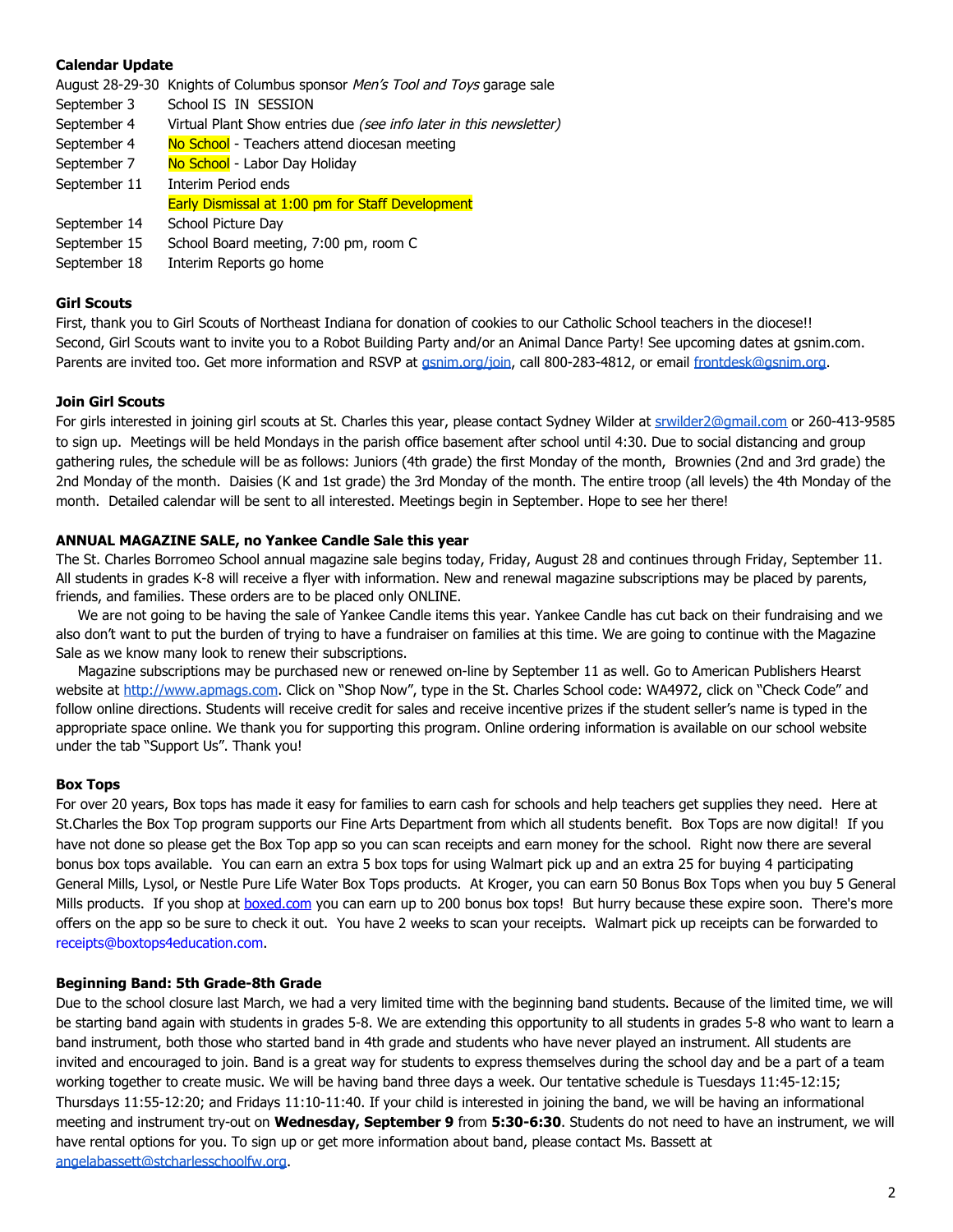# **Virtual Plant Show**

Covid-19 has affected many things this year, and the plant show is no exception. Due to the pandemic, the school plant show and the City Blue Ribbon Plant show have been canceled. But we all know you spent your extra free time growing some gorgeous plants, so we're going virtual! Simply send 3-5 photos of your plant, being sure to include top view as well as at least the front and back. Submit your entries to Sydney Wilder via text 260-413-9585 or email srwilder2@gmail.com. Be sure to include student's name, grade, and plant info including how many years they have had it. Just like the usual plant show, this is intended for plants received from the school during previous years or plants grown from seeds purchased through the school plant show association. However, if your child has a replacement or a different plant due to the untimely demise of a school plant, they are welcome to submit that into the category of "my favorite ". Please submit all entries no later than Friday September 4th.

# **PowerSchool Note**

St. Charles uses PowerSchool for grade management. Parents and students in grades 4-8 have access to view their PowerSchool grades online. PowerSchool account creation/ login papers were sent home with students in grades 4-8 this week. Please ask your student for this paper. Parent account creation information is in the center of the page and student username and password is located on the bottom of the page. We encourage all parents to create (if they have not already done so) their own PS parent account in order to monitor their student's (or students') grades.

If you have already created a PowerSchool account, but need help accessing the account, please email Pam Bojrab: [pambojrab@stcharlesschoolfw.org](mailto:pambojrab@stcharlesschoolfw.org).

# **Friends of the Poor Walk/Run- Sunday, September 27, 2020- Parkview Field**

What: 3-mile Walk Benefitting the St. Vincent de Paul Society

When: Sunday, September 27, 2020 1pm check-in, 2pm start

Where: Parkview Field 1301 Ewing Street, Fort Wayne

Online Registration: [https://www.fopwalk.org/event/2493.](https://www.fopwalk.org/event/2493) T-Shirts and prizes available for those who pre-register!

No Entry Fee. Walk to raise awareness of those living in poverty in Northeast Indiana. Ask friends and family to sponsor you!

# **Knights of Columbus**

The St. Charles Knights of Columbus Council is sponsoring a **"Men's Tools and Toys"** garage sale from the Parish Office Garage next to the football field. The sale is today, Friday, tomorrow, Saturday, August 29, 9:00 am - 3:00 pm, and Sunday, August 30, noon - 4:00 pm.

#### **SCRIP NEWS**

We hope school is going well so far for all our school families in this unconventional year. We are all trying to move forward with masks and social distancing. While these things seem crazy and challenging, science has proven that they DO make a difference so keep up the good work.

The school is doing a great job trying to maintain the safety of the students, teachers and the rest of the school community. In trying to decide whether to communicate with parents strictly in a digital way or in the more conventional printed newsletter, **SCRIP** order forms did not go home last week. We apologize for any inconvenience. We are working through this issue with the office and you should receive an order form with the newsletter this week. Order forms are also available in the back of church, outside the **SCRIP** room and at the sales table during sales on Friday mornings. If that doesn't work, you can always call the **SCRIP** office – **969-4027 –** to place an order and send the payment to school in an envelope clearly marked "SCRIP".

We will get through these challenging times with a new degree of patience and understanding.

**SCHEDULE NOTE –** Next week there is **no school** on **Friday, September 4.** Therefore, **SCRIP** sales in the Hession Center that usually take place on Friday mornings will take place on **Thursday, September 3.** You can send in **SCRIP** orders with your students on that Thursday as well. The orders will be collected, filled and sent home with your students on Thursday. We follow this schedule any time that Thursday is the last day of the school week.

**Merchant News –** We are happy to announce that **Black Canyon Restaurant,** located at 1509 W. Dupont Road is joining our program. They will offer **\$50** gift cards with a **10%** rebate. These gift cards will be special order items until the demand for the cards is large enough to justify keeping them in our inventory. The restaurant is parishioner owned; we hope you will support them.

Remember, **SCRIP** is <sup>a</sup> fundraising program that supports our parish without asking anyone to make purchases they weren't already planning to make – it is simply <sup>a</sup> different way of paying for your everyday expenses. The benefits are great and each person that purchases **SCRIP** shares in the profit. Please give us a try!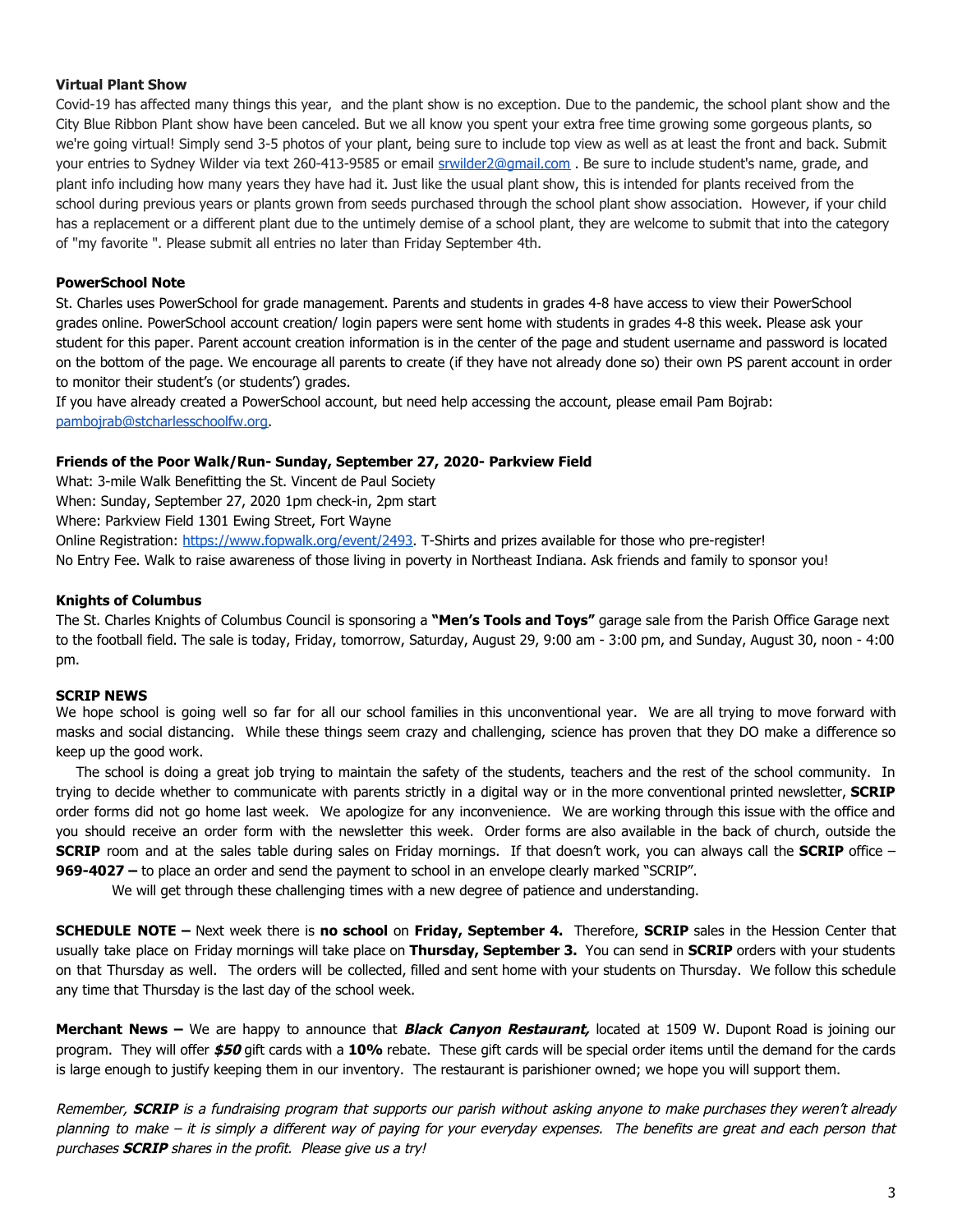# **September 2020 Cafeteria Lunch Menu**

| <b>August 31</b><br>Pork Patty<br><b>Baked Beans</b><br><b>Tater Tots</b><br>Peaches<br>Milk              | Sept. 1<br><b>French Toast Sticks</b><br>Sausage<br><b>Hash Browns</b><br>Dragon Juice<br>Oranges<br>Milk | Sept. 2<br>Ham & Turkey Sub<br>Sun Chips<br>Salad w/Ranch<br>Grapes<br>Milk                         | Sept. 3<br>Bosco Sticks w/marinara<br><b>Broccoli</b><br>Go-Gurt<br>Applesauce<br>Milk                          | Sept. 4<br>NO SCHOOL                                                                                         |
|-----------------------------------------------------------------------------------------------------------|-----------------------------------------------------------------------------------------------------------|-----------------------------------------------------------------------------------------------------|-----------------------------------------------------------------------------------------------------------------|--------------------------------------------------------------------------------------------------------------|
| 7<br>NO SCHOOL                                                                                            | 8<br>Corn Dog<br>Fries<br><b>Baked Beans</b><br>Watermelon<br>Milk                                        | 9<br>Chicken Caesar Salad<br>Soft Pretzel w/Cheese<br><b>Broccoli</b><br><b>Mixed Fruit</b><br>Milk | 10<br>Peanut Butter & Jelly<br>Sandwich<br>Sun Chips<br>Veggies w/Dip<br><b>Cheese Stick</b><br>Raisins<br>Milk | 11<br>Cheese Pizza<br>Salad w/Ranch<br>Pretzels<br>Go-Gurt<br>Grapes<br>Milk                                 |
| 14<br>Chicken Patty<br>Raspberry Spinach Salad<br><b>Tater Tots</b><br>Scooby Snack<br>Pineapple<br>Milk  | 15<br>Sloppy Joe<br>Mac & Cheese<br>Green Beans<br>Applesauce<br>Milk                                     | 16<br>Soft Taco<br>w/Lettuce, Cheese<br><b>Refried Beans</b><br>Corn<br>Watermelon<br>Milk          | 17<br>Cheeseburger<br>w/Lettuce, Tomato, Pickle<br><b>Sweet Potato Fries</b><br>Peaches<br>Milk                 | 18<br><b>Cheese Omelette</b><br>w/Salsa<br>Hash Browns<br>Pancake w/Syrup<br>Dragon Juice<br>Oranges<br>Milk |
| 21<br>Hot Dog<br><b>Tater Tots</b><br>Green Beans<br><b>Mixed Fruit</b><br>Milk                           | 22<br>Scoops w/Taco Meat<br>Cheese, Lettuce<br><b>Black Beans</b><br>Corn<br>Grapes<br>Milk               | 23<br>Chicken Nuggets<br>Fries<br><b>Broccoli</b><br>Pears<br>Milk                                  | 24<br>Pasta w/Meat Sauce<br>Salad w/Ranch<br><b>Garlic Cheese Bread</b><br>Applesauce<br>Milk                   | 25<br>Bosco Stick w/Marinara<br>Veggies w/dip<br>Go-Gurt<br>Apricots<br>Milk                                 |
| 28<br><b>Pulled Pork Sandwich</b><br><b>Baked Beans</b><br>Fries<br>Choc Chip Cookie<br>Pineapple<br>Milk | 29<br>French Toast w/Syrup<br>Sausage<br><b>Hash Browns</b><br>Dragon Juice<br>Oranges<br>Milk            | 30<br>Chicken Caesar Salad<br>Soft Pretzel w/Cheese<br><b>Broccoli</b><br>Watermelon<br>Milk        | October 1<br>Ham & Turkey Sub<br>Salad w/Ranch<br>& Grape Tomatoes<br>Sun Chips<br><b>Banana</b><br>Milk        | October 2<br>Bread Sticks w/Cheese<br>Carrots & Dip<br>Go-Gurt<br>Grapes<br>Milk                             |

**Lunch Prices 2020-2021** Lunch/Milk \$2.90 Milk Only \$0.45 Extra Entrée \$1.50